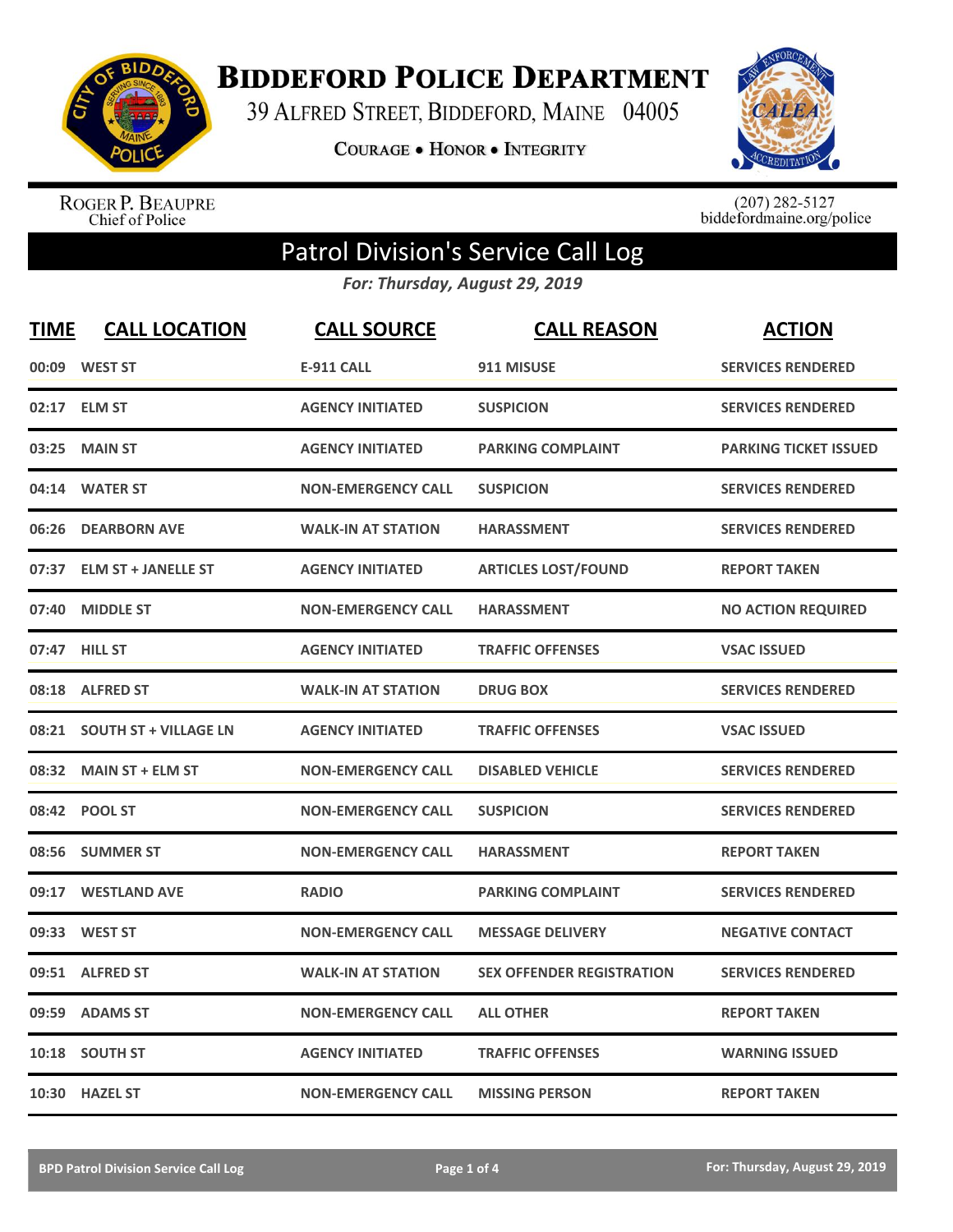| <b>TIME</b> | <b>CALL LOCATION</b>                                 | <b>CALL SOURCE</b>        | <b>CALL REASON</b>                  | <b>ACTION</b>                |
|-------------|------------------------------------------------------|---------------------------|-------------------------------------|------------------------------|
| 10:39       | WEST ST + HILL ST                                    | <b>NON-EMERGENCY CALL</b> | <b>ARTICLES LOST/FOUND</b>          | <b>SERVICES RENDERED</b>     |
| 10:54       | <b>SOUTHGATE AVE</b>                                 | <b>WALK-IN AT STATION</b> | <b>THEFT</b>                        | <b>REPORT TAKEN</b>          |
| 11:15       | <b>HIGH ST</b>                                       | <b>E-911 CALL</b>         | <b>DOMESTIC COMPLAINTS</b>          | <b>TRANSPORT TO HOSPITAL</b> |
| 11:42       | <b>ARROWWOOD DR</b>                                  | <b>AGENCY INITIATED</b>   | <b>SEX OFFENDER REGISTRATION</b>    | <b>SERVICES RENDERED</b>     |
|             | 11:46 SUMMER ST                                      | <b>WALK-IN AT STATION</b> | <b>HARASSMENT</b>                   | <b>NO ACTION REQUIRED</b>    |
|             | <b>12:01 MAIN ST</b>                                 | <b>NON-EMERGENCY CALL</b> | <b>DISTURBANCE / NOISE</b>          | <b>SERVICES RENDERED</b>     |
|             | 12:04 WASHINGTON ST                                  | <b>NON-EMERGENCY CALL</b> | <b>PAPERWORK</b>                    | <b>SERVICES RENDERED</b>     |
|             | 12:07 ALFRED ST                                      | <b>NON-EMERGENCY CALL</b> | <b>THEFT</b>                        | <b>REPORT TAKEN</b>          |
|             | 12:27 HILL ST                                        | <b>NON-EMERGENCY CALL</b> | <b>PASS STOPPED SCHOOL BUS</b>      | <b>SERVICES RENDERED</b>     |
| 12:40       | <b>ALFRED ST</b>                                     | <b>NON-EMERGENCY CALL</b> | <b>ALL OTHER</b>                    | <b>SERVICES RENDERED</b>     |
|             | 13:20 POOL ST                                        | <b>AGENCY INITIATED</b>   | <b>PRO-ACTIVE DV RESPONSE TEAM</b>  | <b>NO VIOLATION</b>          |
|             | 13:41 SULLIVAN ST                                    | <b>AGENCY INITIATED</b>   | <b>PRO-ACTIVE DV RESPONSE TEAM</b>  | <b>NO VIOLATION</b>          |
| 13:59       | <b>BRADBURY ST</b>                                   | <b>AGENCY INITIATED</b>   | <b>PRO-ACTIVE DV RESPONSE TEAM</b>  | <b>NO VIOLATION</b>          |
| 14:47       | <b>WENTWORTH ST</b>                                  | <b>AGENCY INITIATED</b>   | <b>PRO-ACTIVE DV RESPONSE TEAM</b>  | <b>NO VIOLATION</b>          |
| 14:53       | <b>MAPLEWOOD AVE</b>                                 | <b>RADIO</b>              | <b>PASSING A STOPPED SCHOOL BUS</b> | <b>SERVICES RENDERED</b>     |
|             | 14:55 SUMMER ST                                      | <b>WALK-IN AT STATION</b> | <b>HARASSMENT</b>                   | <b>SERVICES RENDERED</b>     |
|             | 14:57 SOUTH ST                                       | <b>E-911 CALL</b>         | <b>CRIMINAL MISCHIEF</b>            | <b>REPORT TAKEN</b>          |
|             | 15:04 SULLIVAN ST                                    | <b>WALK-IN AT STATION</b> | <b>HARASSMENT</b>                   | <b>SERVICES RENDERED</b>     |
|             | 15:05 ELM ST + DIGITAL DR                            | <b>AGENCY INITIATED</b>   | <b>TRAFFIC OFFENSES</b>             | <b>WARNING ISSUED</b>        |
|             | <b>15:10 ELM ST</b>                                  | <b>NON-EMERGENCY CALL</b> | <b>CHECK WELFARE</b>                | <b>NEGATIVE CONTACT</b>      |
|             | 15:12 POOL ST                                        | <b>AGENCY INITIATED</b>   | <b>PRO-ACTIVE DV RESPONSE TEAM</b>  | <b>NO VIOLATION</b>          |
|             | 15:14 MIDDLE ST                                      | <b>AGENCY INITIATED</b>   | <b>PRO-ACTIVE DV RESPONSE TEAM</b>  | <b>NO VIOLATION</b>          |
|             | 15:34 STAPLES ST                                     | <b>E-911 CALL</b>         | 911 MISUSE                          | <b>SERVICES RENDERED</b>     |
|             | 15:46 CENTER ST                                      | <b>NON-EMERGENCY CALL</b> | <b>CRIM THREAT / TERRORIZING</b>    | <b>REPORT TAKEN</b>          |
|             | 15:48 FORTUNES ROCKS RD + OLD KIN NON-EMERGENCY CALL |                           | <b>ALL OTHER</b>                    | <b>NEGATIVE CONTACT</b>      |
|             | 15:51 LINCOLN ST                                     | <b>E-911 CALL</b>         | 911 MISUSE                          | <b>REFERRED OTHER AGENCY</b> |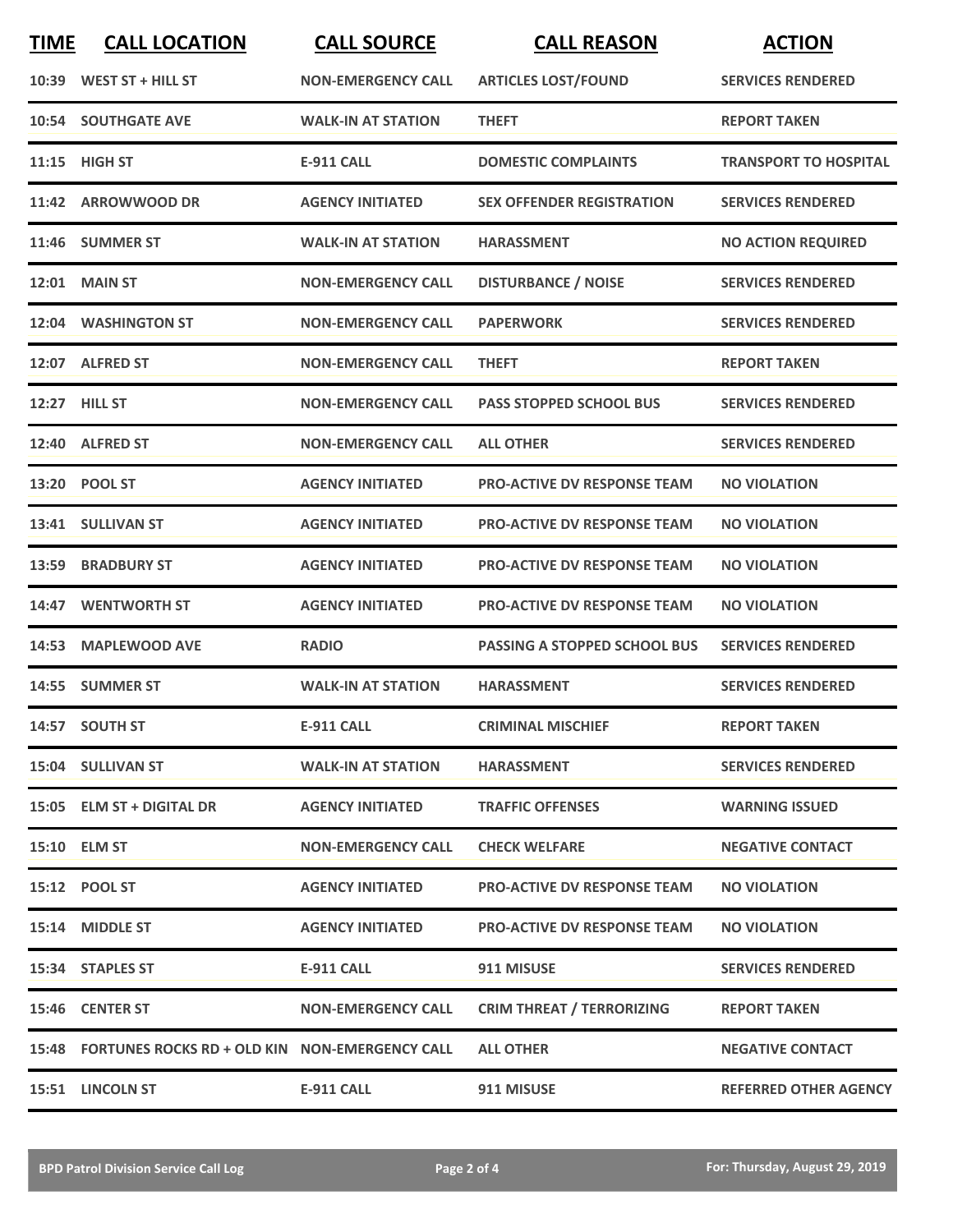## **TIME CALL LOCATION CALL SOURCE CALL REASON ACTION**

**16:18** PRECOURT ST + MORIN ST **AGENCY INITIATED** TRAFFIC OFFENSES **CITATION ISSUED OFFENDER: KAITLYN M HUFF ............... AGE: 29 ............... RESIDENT OF: BATH, ME**

|                                                           | OFFENDER: KAITLYN M HUFF  AGE: 29  RESIDENT OF: BATH, ME |                           |                               |                           |
|-----------------------------------------------------------|----------------------------------------------------------|---------------------------|-------------------------------|---------------------------|
| CHARGE: OPERATE WHILE LICENSE SUSPENDED OR REVOKED, PRIOR |                                                          |                           |                               |                           |
|                                                           | <b>16:26 PIKE ST</b>                                     | <b>E-911 CALL</b>         | <b>JUVENILE OFFENSES</b>      | <b>SERVICES RENDERED</b>  |
|                                                           | <b>17:01 LONG AVE</b>                                    | <b>NON-EMERGENCY CALL</b> | 911 MISUSE                    | <b>NO ACTION REQUIRED</b> |
|                                                           | 17:07 STAGE ISLE                                         | <b>E-911 CALL</b>         | 911 MISUSE                    | <b>SERVICES RENDERED</b>  |
|                                                           | 17:29 ELM ST                                             | <b>AGENCY INITIATED</b>   | <b>TRAFFIC OFFENSES</b>       | <b>WARNING ISSUED</b>     |
|                                                           | 17:51 BIRCH ST                                           | <b>NON-EMERGENCY CALL</b> | <b>DISTURBANCE / NOISE</b>    | <b>SERVICES RENDERED</b>  |
|                                                           | 18:03 ALFRED ST                                          | <b>WALK-IN AT STATION</b> | <b>ARTICLES LOST/FOUND</b>    | <b>REPORT TAKEN</b>       |
|                                                           | 18:18 ALFRED ST                                          | <b>AGENCY INITIATED</b>   | <b>TRAFFIC OFFENSES</b>       | <b>WARNING ISSUED</b>     |
|                                                           | 18:53 ELM ST                                             | <b>NON-EMERGENCY CALL</b> | <b>WARRANT ARREST</b>         | <b>NO ACTION REQUIRED</b> |
|                                                           | 19:08 ALFRED ST + BIDDEFORD GATE                         | <b>E-911 CALL</b>         | 911 MISUSE                    | <b>NEGATIVE CONTACT</b>   |
| 19:36                                                     | <b>ELM ST + GRAYSON ST</b>                               | <b>AGENCY INITIATED</b>   | <b>TRAFFIC OFFENSES</b>       | <b>WARNING ISSUED</b>     |
| 19:51                                                     | <b>GEORGE ST</b>                                         | <b>NON-EMERGENCY CALL</b> | <b>ANIMAL COMPLAINT</b>       | <b>SERVICES RENDERED</b>  |
| 19:55                                                     | <b>JEFFERSON ST</b>                                      | <b>E-911 CALL</b>         | 911 MISUSE                    | <b>NEGATIVE CONTACT</b>   |
|                                                           | 20:08 ALFRED ST                                          | <b>NON-EMERGENCY CALL</b> | <b>COURT ORDERED CHECK IN</b> | <b>SERVICES RENDERED</b>  |
|                                                           | 20:20 ELM ST + AMHERST ST                                | <b>AGENCY INITIATED</b>   | <b>TRAFFIC OFFENSES</b>       | <b>WARNING ISSUED</b>     |
| 20:25                                                     | <b>ALFRED ST</b>                                         | <b>NON-EMERGENCY CALL</b> | <b>ASSIST PD AGENCY</b>       | <b>SERVICES RENDERED</b>  |
| 20:34                                                     | <b>ALFRED ST + BOULDER WAY</b>                           | <b>AGENCY INITIATED</b>   | <b>TRAFFIC OFFENSES</b>       | <b>WARNING ISSUED</b>     |
|                                                           | 21:24 MAIN ST                                            | <b>E-911 CALL</b>         | 911 MISUSE                    | <b>SERVICES RENDERED</b>  |
|                                                           | 21:32 MAIN ST + ADAMS ST                                 | <b>AGENCY INITIATED</b>   | <b>TRAFFIC OFFENSES</b>       | <b>WARNING ISSUED</b>     |
|                                                           | 21:35 ALFRED ST + DENTAL AVE                             | <b>AGENCY INITIATED</b>   | <b>TRAFFIC OFFENSES</b>       | <b>VSAC ISSUED</b>        |
|                                                           | 21:49 BRADBURY ST + CUTTS ST                             | <b>AGENCY INITIATED</b>   | <b>DOMESTIC COMPLAINTS</b>    | <b>REPORT TAKEN</b>       |
|                                                           | <b>22:08 PINE ST</b>                                     | <b>AGENCY INITIATED</b>   | <b>TRAFFIC OFFENSES</b>       | <b>WARNING ISSUED</b>     |
|                                                           | 22:18 HILL ST + WILLETT ST                               | <b>AGENCY INITIATED</b>   | <b>TRAFFIC OFFENSES</b>       | <b>VSAC ISSUED</b>        |

**22:20 ALFRED ST AGENCY INITIATED TRAFFIC OFFENSES WARNING ISSUED**